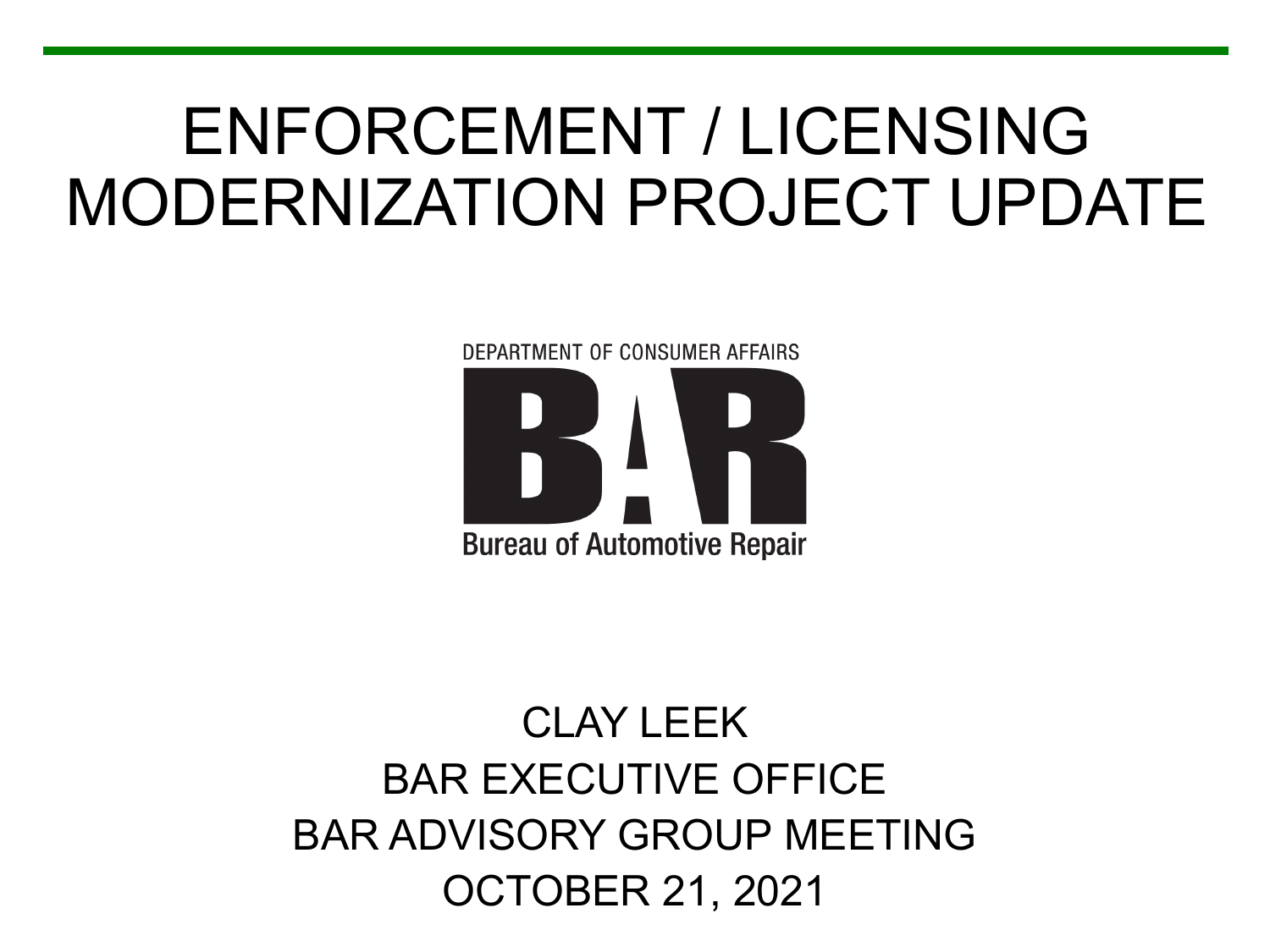## ELM BACKGROUND

- BreEZe Project
- Goal of consolidating all Department of Consumer Affairs (DCA) regulatory entities into a single licensing and enforcement system
- Release 3 (which included BAR) cancelled in January 2015
- 18 regulatory entities using BreEZe
- Remaining DCA regulatory entities seeking to modernize business processes, including BAR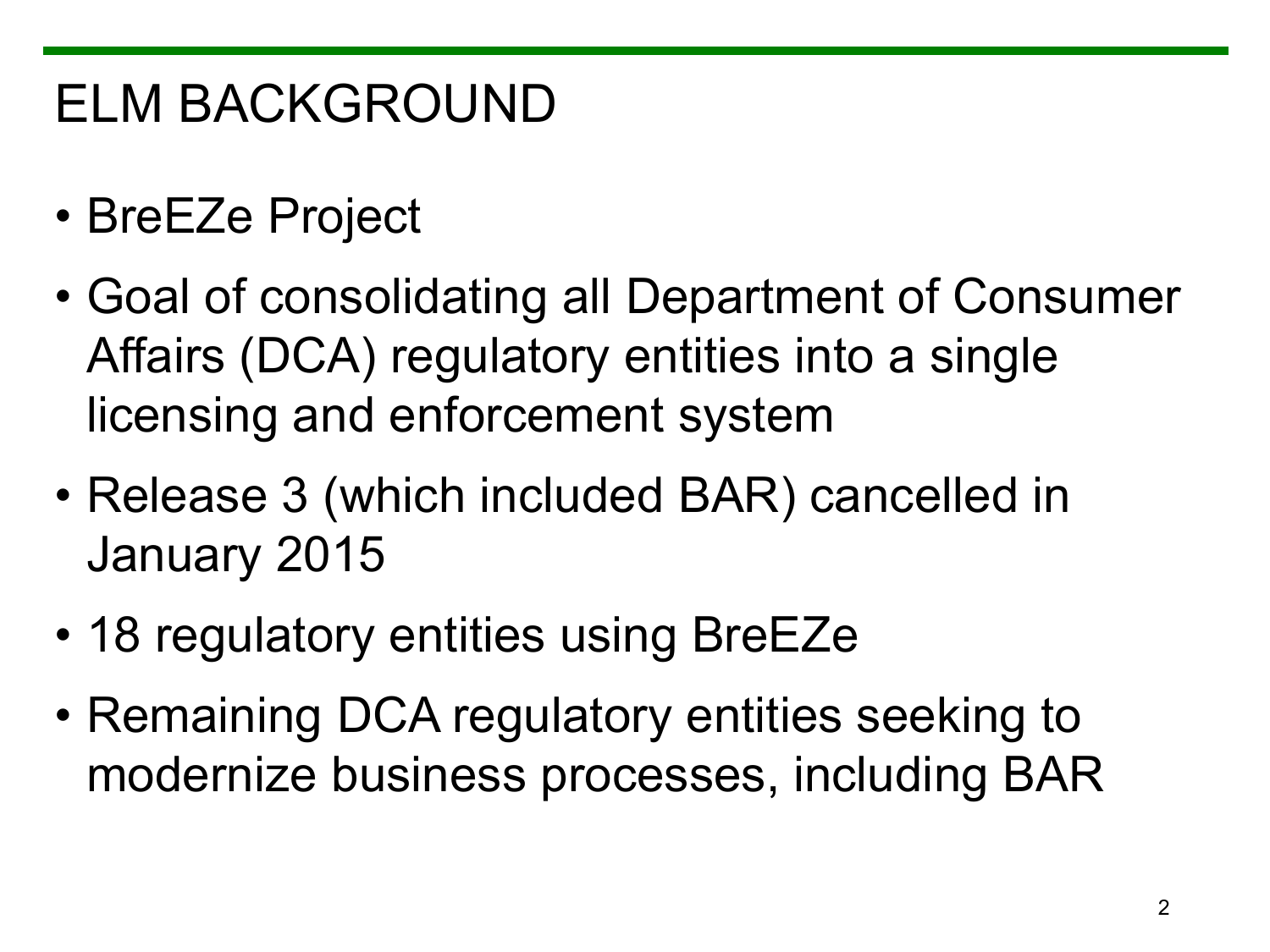### ELM PHASES

- Phase 1 Business Readiness
	- Business Process Reengineering (BPR)
- Phase 2 System Requirements / Business Needs
	- Mid-Level Solution Requirements / Use Cases
- Phase 3 Project Approval Lifecycle
	- Four stages with approval gates
- Phase 4 System Implementation
	- Incremental Delivery No Big Bang!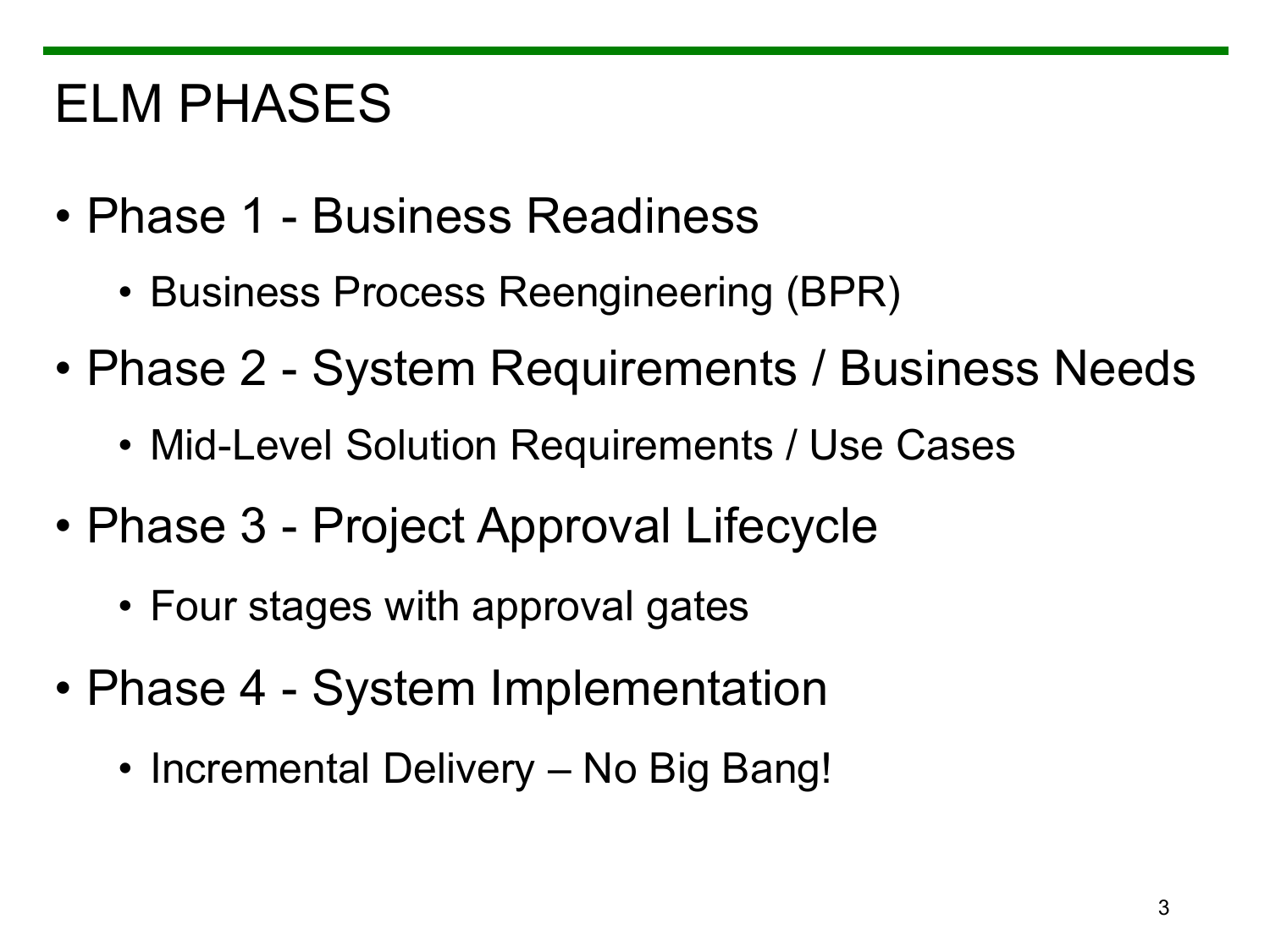#### PHASE 3 – PROJECT APPROVAL LIFECYCLE

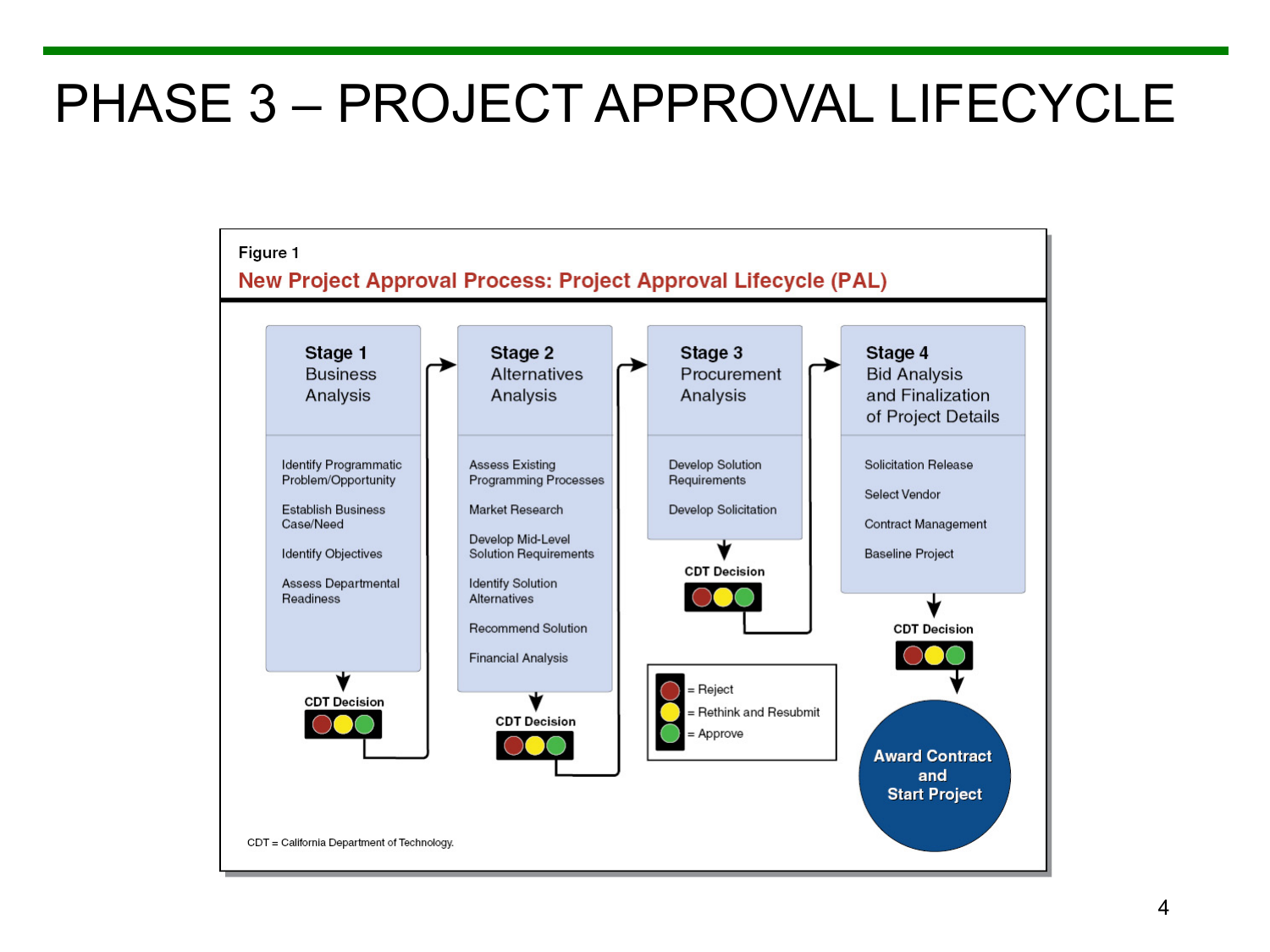## ELM STATUS

- DCA Business Modernization Cohort 1
	- BPELSG, BPPE, BCE, CAB
	- InLumon Software as a Service (SaaS) hosted licensing and enforcement solution procured
	- Successful implementation on 9/16/20
- InLumon SaaS implementation services are available through the Department of General Services (DGS) Software Licensing Program (SLP)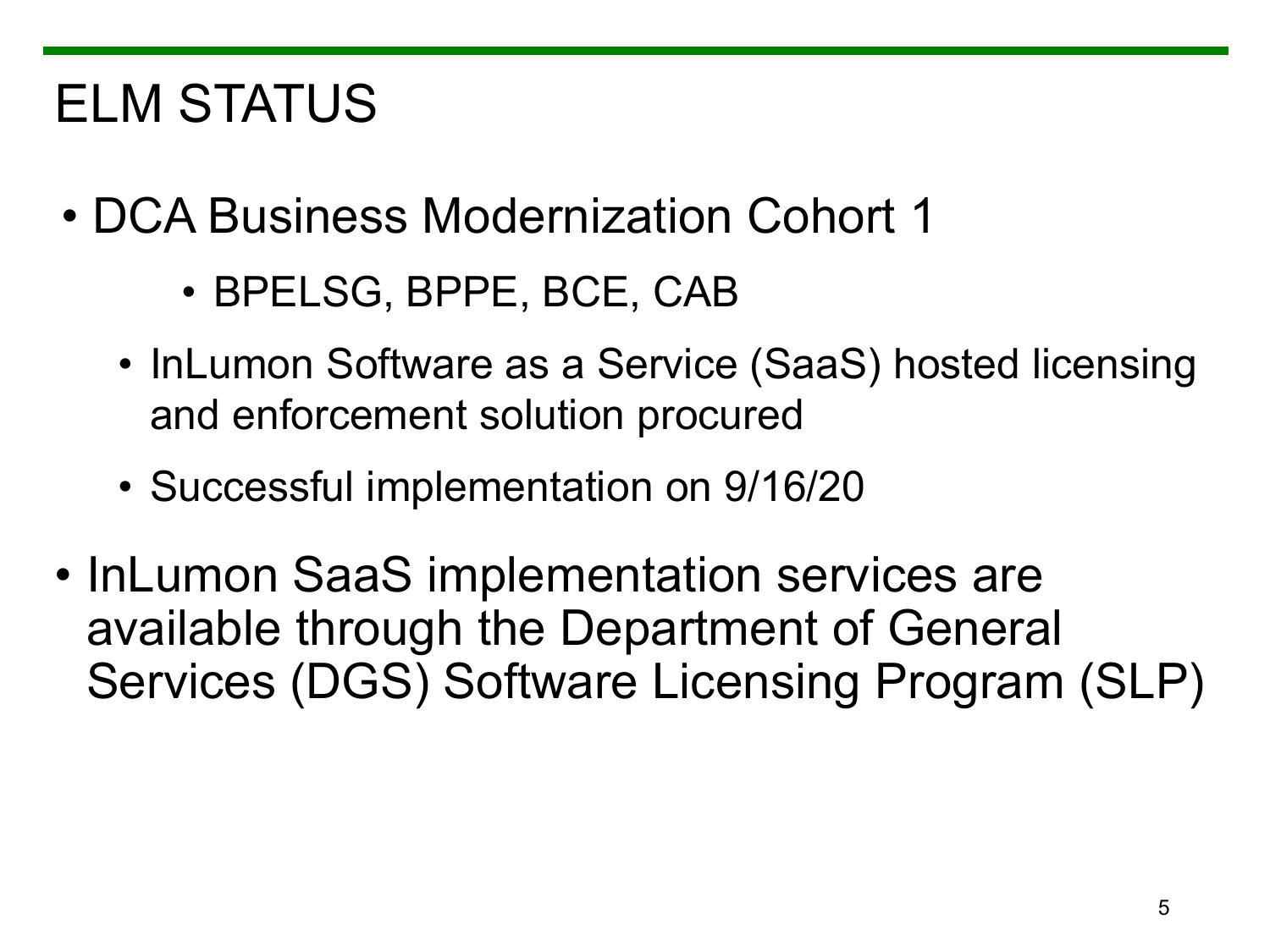## ELM PROCUREMENT SUMMARY

- Leverage success of Cohort 1
	- Leverage DCA enterprise licensing agreement
	- Leverage extra environments
- Obtain implementation services through DGS SLP
- Minimally Viable Product (MVP) focused on licensing and externally facing capabilities
- Project Delegation Request
- Projected Timeline
	- Project Start January 2022
	- Project End November 2022